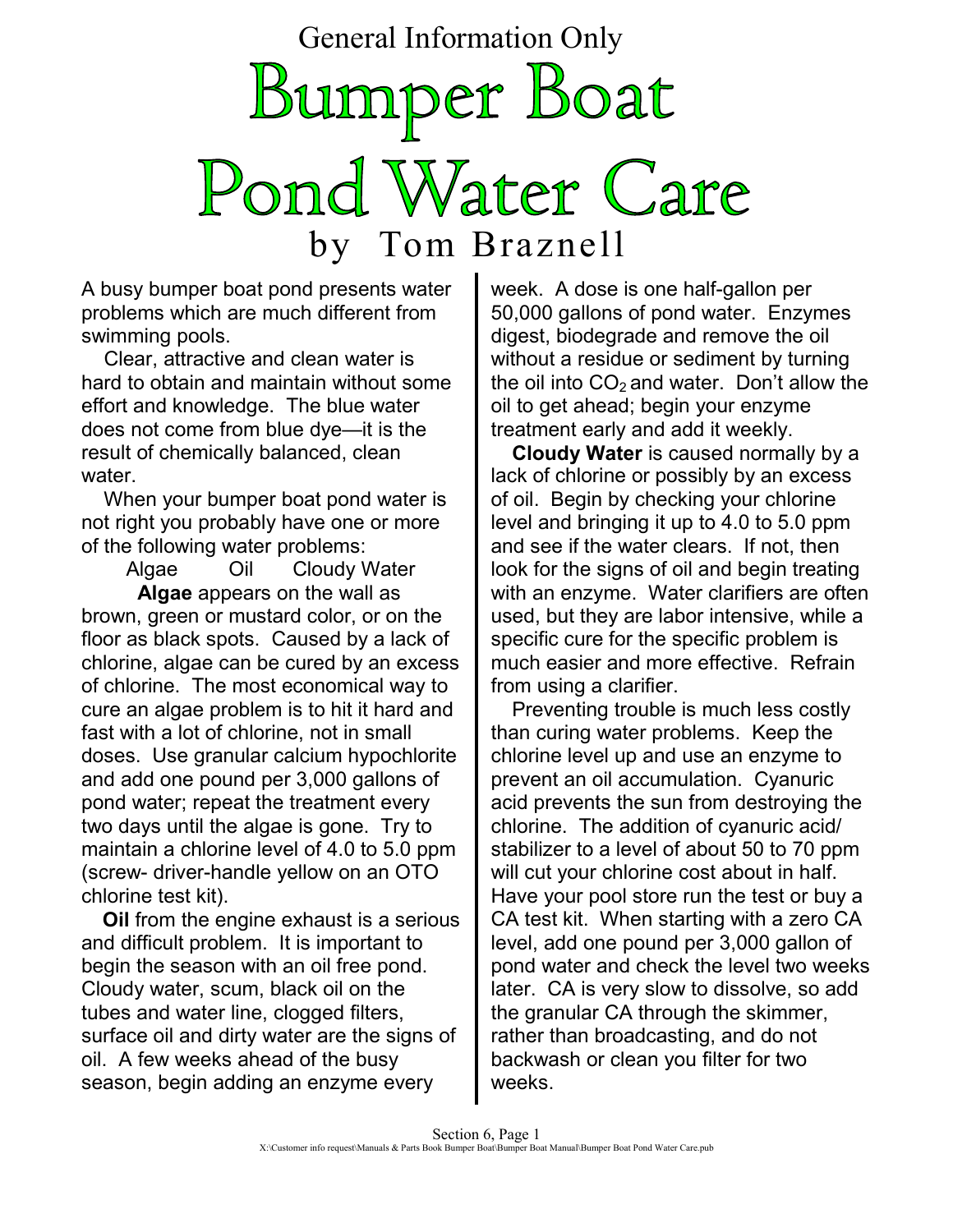**A Test Kit** is the way to control the chemicals needed to maintain quality water. Buy a five bottle OTO (not DPD) test kit (Rainbow, Gardex, or equal). Use this test kit to maintain:

Have your pool store test your water periodically to be sure that your kit, test solutions and procedure are correct and your values compare to their results. Have the pool store test the calcium (keep above 300 ppm) and CA stabilizer (50 to 70 ppm) once or twice a year. These levels should not change much. Your pool store will probably not agree with the higher chemical levels, but your pond is not a swimming pool, and it has other needs, such as protecting your motor housings. Basically high-test kit levels are good, while low levels are cause for concern. Testing water is not exacting so only look for serious deviations form the ideal range. For specific assistance, call the author at **1-800-888-3120.**

Alkalinity is increased with bi-carb/ baking soda/sodium bi-carb an pH is raised with soda ash. Take care not to confuse alkalinity and pH. Liquid chlorine (bleach) and granular or tablet calcium hypochlorite (HTH) will also raise the pH, while trichlor tablets tend to reduce alkalinity. Always adjust alkalinity first, then pH.

**Motor Housings** can be severely damaged by corrosive water. This potentially serious and expensive problem requires your attention and planning. Low test kit values cause corrosive water. Chlorine, pH and calcium (in that order) will protect your housings. Do not allow a pool store to influence you to lower your pH or alkalinity to normal swimming pool levels.

Maintenance and cleaning are always important. Clean your tubes, boats, water line, deck, etc., with a strong, non-acid,

degreasing cleaner. A pressure washer with a chemical compartment will make the cleaning job easier. Do not use acid or an acid cleaner—stay with a goo alkali in mid-season, or as needed, so that the filter does its job efficiently. Remove the dirt and leaves from the pond by vacuuming with a regular vac head, pole and hose periodically as needed. If leaves are a serious problem, use a leaf master which connects to a garden hose and puts leaves in a cloth bag. Run the pump and filter 24 hours a day during the busy period. Empty the pump basket often.

It is possible and not too expensive to automate the chemical control of a Bumper Boat pond. A chlorine tablet feeder will give continuous feeding of chlorine at a low cost rather than hand feeding of granular or liquid. Once the feeder is set, the chlorine and pH adjuster as needed.

If vacuuming of the pond is often necessary, then an automatic vacuum cleaner might save a lot of trouble and time. Allow the vacuum to work at night for a clean pond by morning.

If your pump and filter are large enough and have adequate capacity, it might be possible to put them on a timer to control or reduce the running time and save electricity. If the filtration system is undersized, it should be run 24 hours a day during the busy season and be cleaned often.

In summary, begin the season with the pond and water in good shape, then as the season progresses and the pond is heavily used, continuously add chlorine and enzyme on a regular schedule. Test the water weekly to maintain the proper water balance and levels. Clear, clean, blue water is not difficult or expensive.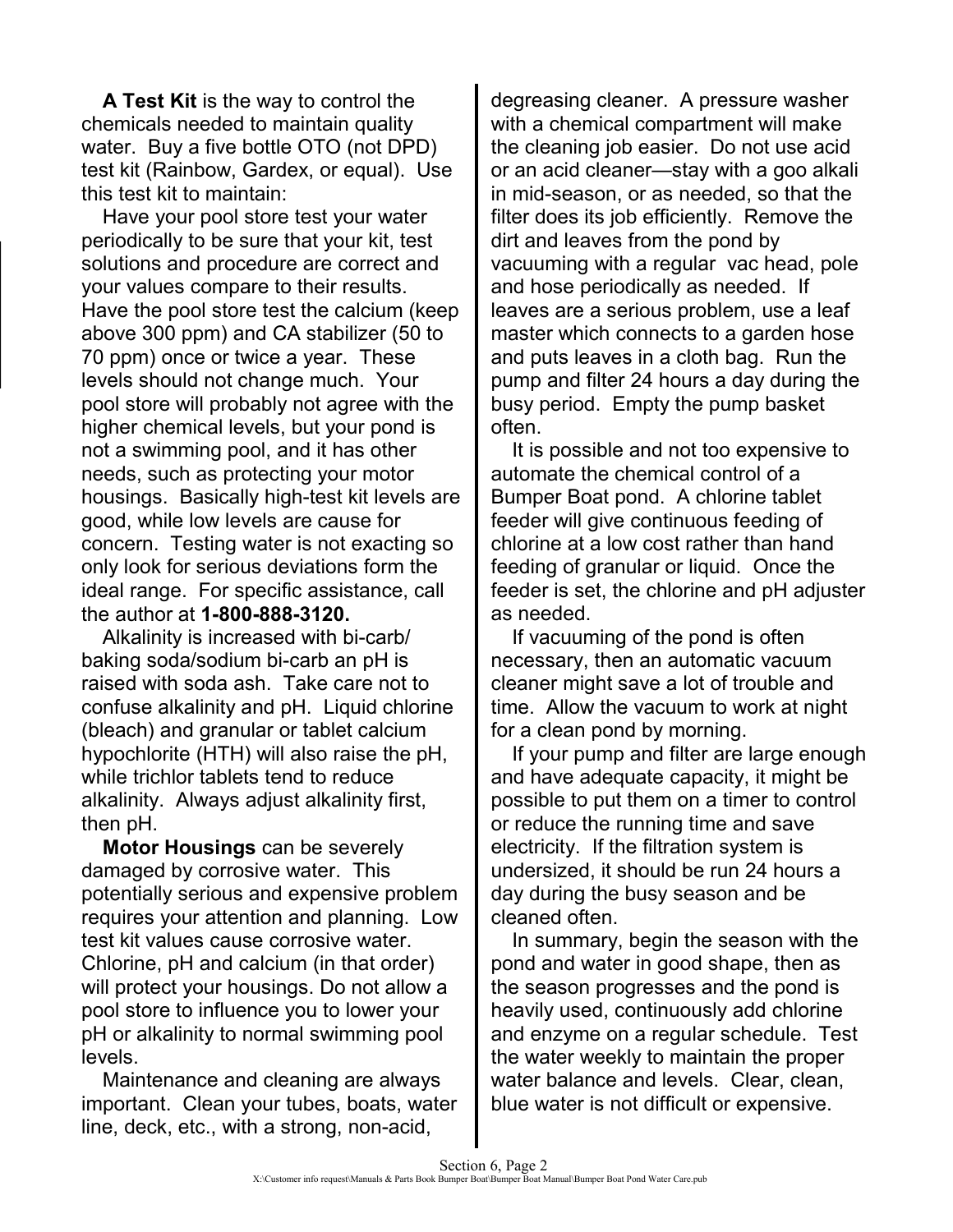#### **BUMPER BOAT POND WATER**

**Introduction** – A bumper boat pond is not a swimming pool and should not be treated as one in the design, filtration system and chemical test kit levels. The pond does require chlorine and filtration like a swimming pool but most frequently the pump and filter is too small for the demands of a busy gasoline powered bumper boat pond. The original pond design requires a higher turnover rate (pump and filter capacity), more skimmers and main drains plus a good chemical system. Note: Electric bumper boat ponds do not require the same specifications. Contact J&J for recommendations.

**Water Problems** – The problems of oil, algae, cloudiness and corrosive water are much easier and cheaper to prevent than they are to cure in the middle of a busy summer season. A knowledge of what causes each and how to cure them is important. Corrosive water will be discussed later. **Oil** from the engine exhaust (even from four cycle) is a serious and difficult problem that is evident by a black water line, cloudy water and filter blockage. The oil problem continues to get worse unless it is dealt with. The oil is removed from the water and filter with weekly doses of DE-SKUM natural enzyme. DE-SKUM biodegrades, digests and removes the oils effectively, if it used consistently. If the water is allowed to get too oily the clean up job will take much longer and a lot more work. Prevention is the answer to clear water. **Algae** can be green, mustard, red or black in color, is slimy and can be removed with a brush. Algae is caused by a lack of chlorine and will be cured by an excess of chlorine. To cure algae add one pound of granular calcium hypochlorite chlorine per 3,000 gallons of pond water (pre-dissolve in water for vinyl lined ponds). Repeat the treatment every two days until the algae is gone. **Cloudy water** can be caused by a low chlorine level, oils or a filter problem. Add the above algae chlorine treatment initially and treat with DE-SKUM enzyme for oil. Be aggressive with the treatment but do not over dose the enzyme. The DE-SKUM enzyme dose is fixed (at 1 to 1  $\frac{1}{2}$  ounces per 1000 gallons of pond water) but you can shorten or lengthen the period of time between doses to four days, for faster treatment.

**Water chemistry** – The water chemistry levels that apply to swimming pool must be adjusted for a bumper boat pond and this will cause a conflict with your local pool store. The **chlorine** level should be tested with an OTO (not DPD) test kit (solution) because higher level of 4.0 to 5.0 PPM are needed and the OTO test kit is more accurate at these levels. The DPD test kit is more accurate at these levels. Try to maintain a consistent chlorine level without shock treating. If a cyanuric acid or stabilizer level of 70 is maintained the loss of chlorine to sunlight will be minimized with a noticeable savings in chlorine cost. The **pH** level should be 8.0 or above, the **alkalinity** should be at 120 or above and the **calcium** at 300 PPM or above to protect the lower motor housings. This is very important to prevent future large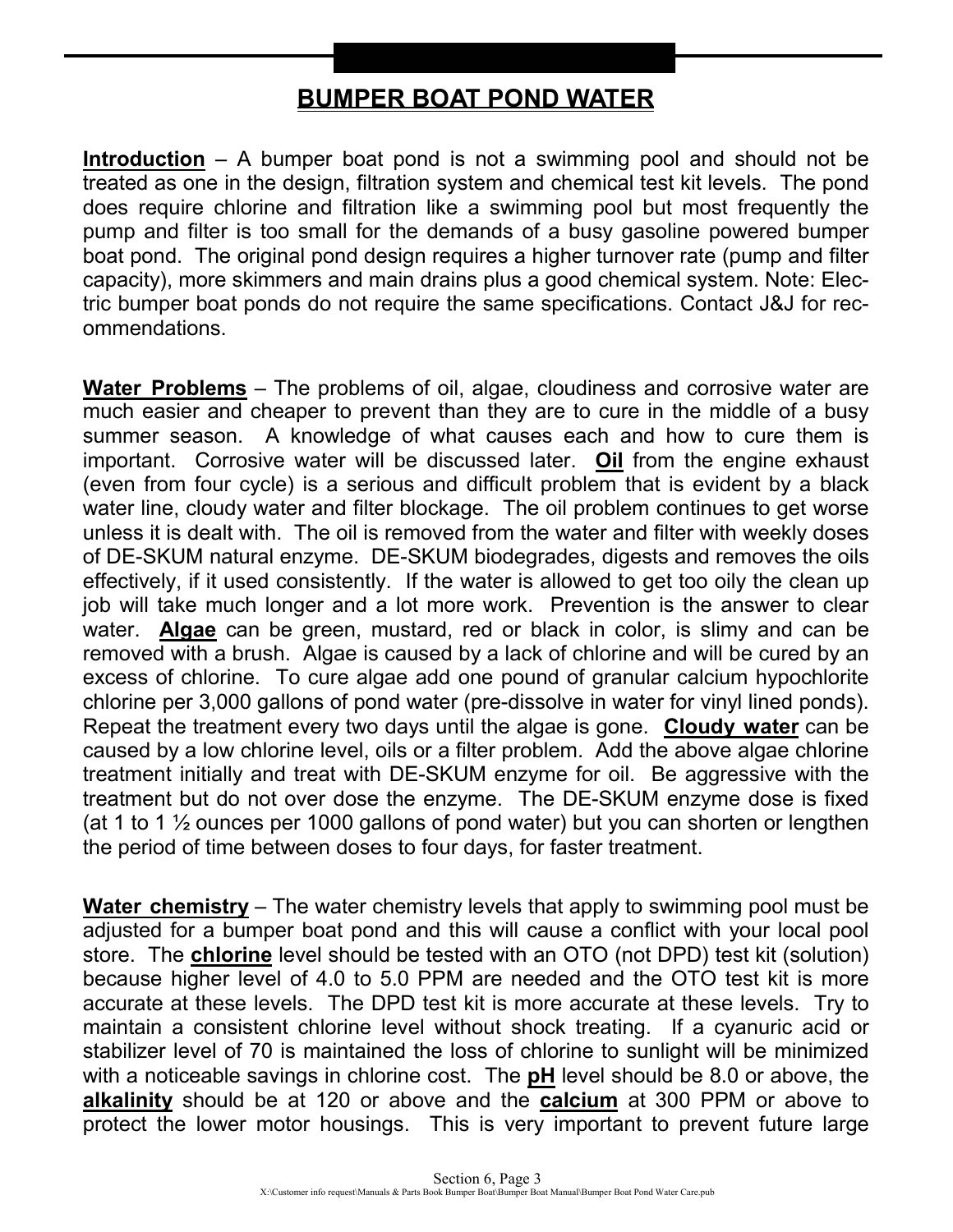expenses for new motor housings. If you want to double check your test kit and its use you might want to take a water sample to your pool store once or twice a year but continue to adhere to the above chemical levels and not the swimming pool levels proposed by your pool store. To do your own water testing buy a standard OTO (not DPD) five bottle test kit (Rainbox or Guardex or equal) plus a calcium test kit and possibly a small cyanuric acid test kit too. Do not buy a fancy or expensive test kit – keep it simple and cheap. The lower motor housings are very expensive to replace and are destroyed by low levels of pH, alkalinity and calcium. Keep these three items up to the levels noted – high levels are good and low levels are bad. Testing water should not be exacting – it is used only as a warning if something is out of line. If you have questions call 800-888-3120 anytime to discuss your water problems.

**Type of Chlorine** – You can use liquid, granular or tablet chlorine in your pond. Granular calcium hypochlorite (HTH type) must be added by hand and helps in raising the calcium level. This granular chlorine can be used if there is a manufacturing source nearby so that the liquid is fresh. Hauling volumes of liquid chlorine can be discouraging and costly. Tablets are compact and concentrated thus easy to handle. The tablets and granular maintain their strength over long periods of time whereas the liquid loses strength daily. Tablets and liquid can be dispensed automatically using an automatic chemical controller to continuously test the water and dispense the chlorine. This equipment will cost about \$850 for tablets and \$1700 for liquid. If liquid is used acid should be dispensed and tested with the same chemical controller. The easiest and most economical is a Rainbow 300-29X (one or two units) tablet dispenser and a Chemtrol 205 controller – a very simple system.

**Filter Cleaning** – Sand filters are the easiest to maintain and operate but must be sized correctly with the pump to turnover the water in 4 hours – not the standard 6 or 8 hours for a swimming pool. If your bumper boat pond has a less than adequate pump and filter system ten everything else must be very carefully controlled. The motors do generate oil (even four cycle) and this oil collects in the filter. This serious problem must be addressed at least twice a year with concentrated DE-SKUM FILTER CLEANER and continuously with DE-SKUM enzyme oil remover. If DE-SKUM enzyme is not used continuously then four times a year filter cleaning is needed. Once every year or two (or annually for an undersized system) remove the filter manhole cove and inspect the filter and sand to be sure that it is clean. If the sand is caked hard, remove about four inches and replace it with swimming pool grade #20/30 or .45-.60mm filter sand. If the filter is cleaned carefully and completely with DE-SKUM enzyme and DE-SKUM FILTER CLEANER this should not be necessary. The pressure gauge on the filter should be watched carefully and the filter backwashed when the pressure differential increases 15 to 20 psig. Do not backwash by time (periodically)- do it by pressure increase. Oil is the main cause of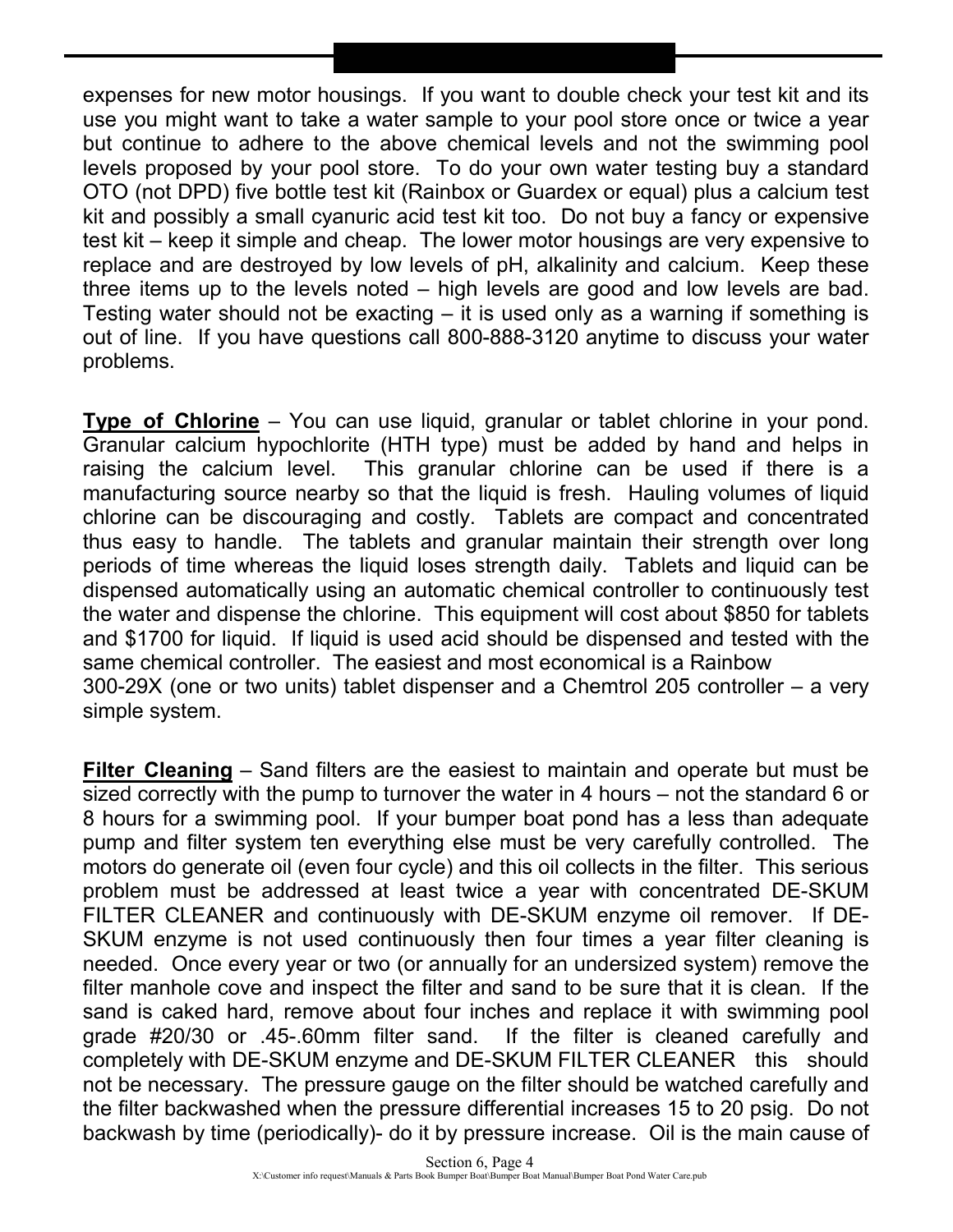filter blockage and pressure increase and backwashing does not remove any of the oil. Oil must be removed with DE-SKUM enzyme and FILTER CLEANER. The use of DE-SKUM continues to be an important program to save labor and have quality pond water.

**Spring Opening** – After a dormant winter, plans must be made to clean up your bumper boat pond in preparation for the season. You do not want to begin the season "behind the eight ball". To be in control of water clarity, algae, oil and other problems is made much more difficult when you begin the season with water problems. Allow a month or month-and-a-half to clean the pond in the spring before you open.

The pond can be cleaned either with the water in it or by draining. Draining is quicker but requires more work plus new water and chemical expense. If you drain you will need a small portable sump pump (preferably with an automatic shut off and a heavy-duty pressure washer with a detergent or chemical compartment. These can be rented at any rental store. Take care if you have a vinyl liner as they are easily torn or damaged. You will need a strong liquid degreasing detergent like DE-SKUM FILTER CLEANER to use in the pressure washer to cut the grease and oil. Use the sump pump to empty the pond (not the filter pump) and if possible put the sump pump in the main drain bowl after removing the grate. Remove the leaves and large debris by hand. Use the pressure washer to thoroughly clean the pond walls and floor. Also use the pressure washer on the boats/tubes, engines, deck, skimmers and main drains. Keep the sump pump running as you clean.

If you keep the old pond water you will need a regular pool vacuum hose and a good quality residential vacuum head and pole, connected to the filter pump. Be sure that the water level is up to the middle of the skimmers before you start the filter pump and vacuum. Turn off the main drains and plug enough skimmer pipes to create adequate vacuum suction but not so much that the vac head sticks to the floor of the pool. Be careful of a vinyl lining. Do not put too much strain on the pump by plugging everything. Run the filter pump continuously until the job is done and the water is clear and clean. Clean the filter frequently as needed to maintain adequate vacuum and good water flow. Now you must depend on chemicals to clean the water and you will have to provide at least a month to do a good job. Add DE-SKUM enzyme 1 ½ ounces per 1000 gallons of pond water. Add every 15 days and the pond should be clean of oil in about 45 days. Between doses of enzyme add granular or liquid chlorine to maintain about 2.0 to 3.0 PPM of chlorine.

Try to use city water and not well water to fill the pond. When the oil is removed increase the chlorine level to about 5.0 PPM. Follow the recommendations for the water balance already noted.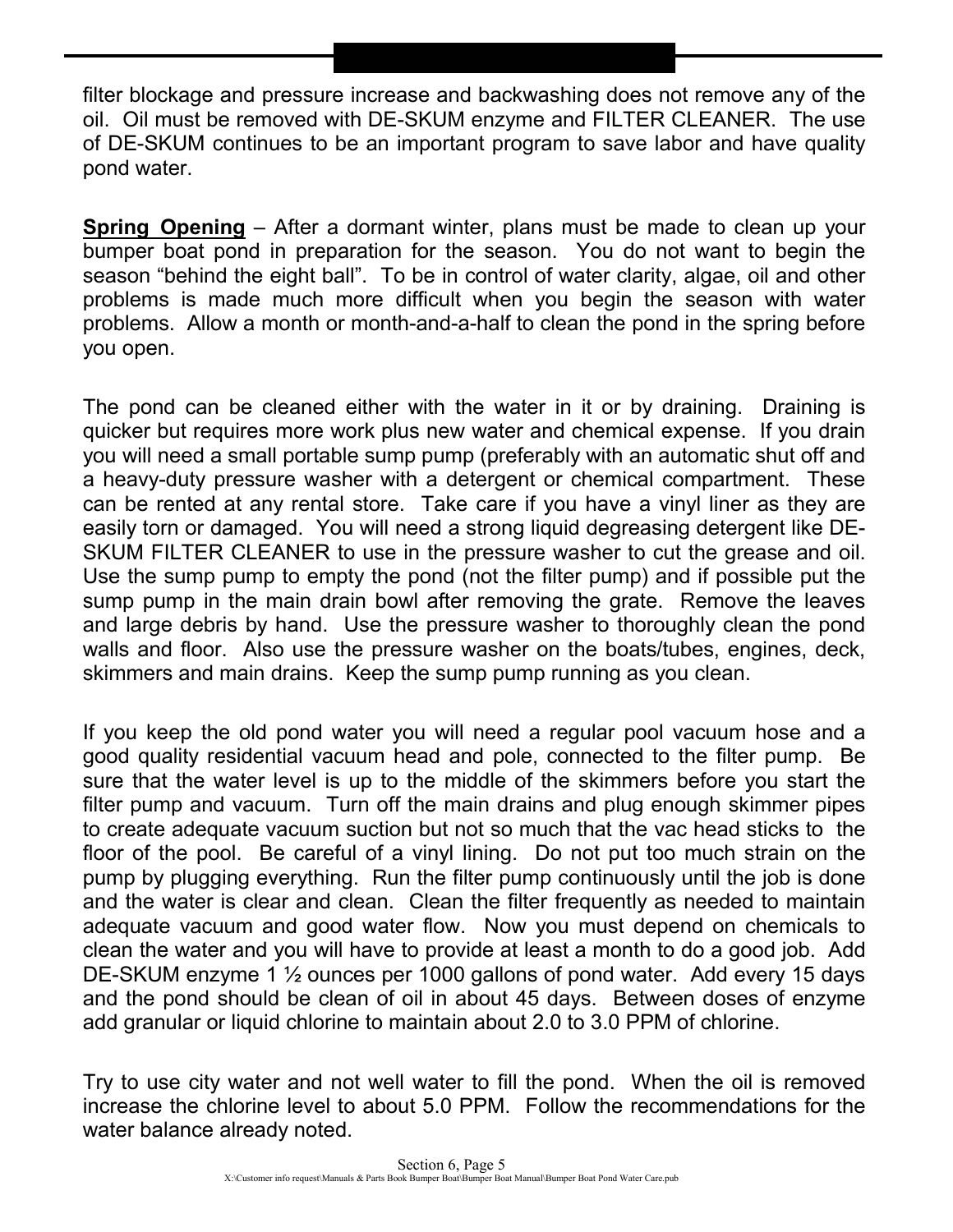The filter should be cleaned thoroughly with a strong degreasing detergent like DE-SKUM FILTER CLEANER (never use and acid base cleaner). After the water is clean and clear perform one good/last filter cleaning. Run the pump/filter system continuously once the season begins.

**Fall Pond Closing** – This is called winterizing in the pool industry and basically it is a down time and freezing preparation. The action you take is effected by your geographic location – the farther north and more severe winter will require greater precaution and preparation. Ask your local pool store for advice and use the following reminders:

\* Add the following chemicals and circulate:

- DE-SKUM enzyme 4 to 6 ounces per 1000 gallons of water
- Algaecide preferably copper base per directions
- Super chlorinate

\* Backwash and clean the filter – remove cartridges or DE grids and drain sand filter.

- \* Lower the water level to just below the skimmers and return lines
- \* Disconnect fuses and circuit breakers
- \* Remove water in the pipes and add antifreeze
- \* Empty and store skimmer baskets and pump strainer trap
- \* Put weight on skimmer lids to prevent loss

\* Pump should be drained, add antifreeze and cover. If possible remove the pump and store it inside

\* Disconnect and store chlorinator, controller, etc.

\* Examine equipment for needed repairs and do it now or plan to accomplish before spring opening. Order needed equipment and chemicals

\* Make a plan for the spring opening and list of needed items.

Broken pipes and equipment due to freezing can be very expensive. Protect your equipment and make the spring opening easy.

**Summary** - During the busy season test the water yourself at least weekly to be sure that adequate chemical levels are maintained. If you need help call 800-888- 3120. Stay ahead of the oil by adding DE-SKUM enzyme weekly to every 15 days. At the first sign of algae, oil or cloudy water, determine the cause and add the needed chemical quickly. It costs less to prevent problems than it does to cure them. Your total annual chemical cost will be influenced most by how many times you get into trouble and your use of cyanuric acid.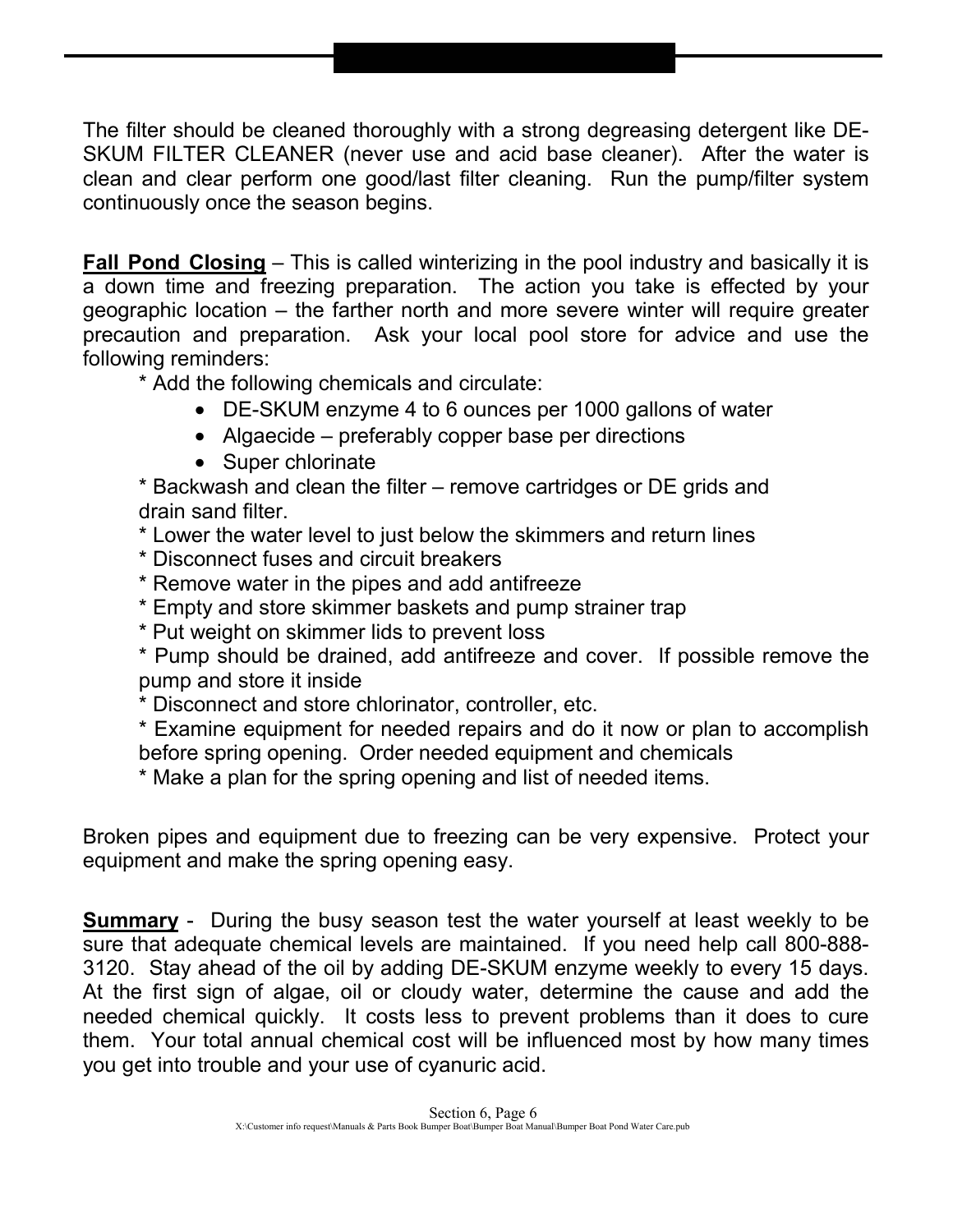Once or twice a year have a pool store test your water to verify the accuracy of your test kit and testing method. If you have any questions call 800-888-3120 for assistance. Have the pool store test for calcium and cyanuric acid. The pool store can be of great assistance but do not allow them to change your chemical levels to swimming pool levels or motor corrosion will result. Work with them to bring your cyanuric acid level into the correct range to reduce your use of chlorine.

If algae appears or persists the chlorine level is not adequate or high enough. Add one pound per 3000 gallons of pond water and you should see the algae disappear. Algae is caused by a lack of chlorine and will be removed or cured with an excess of chlorine. Severe black algae will require about four times this dose – be careful of vinyl liners (pre-dissolve in water).

Begin each new season with a clean (oil free) pond and filter with clean, clear water. Maintain your chemical levels and add DE-SKUM during the busy season and your bumper boat pond will impress your customers.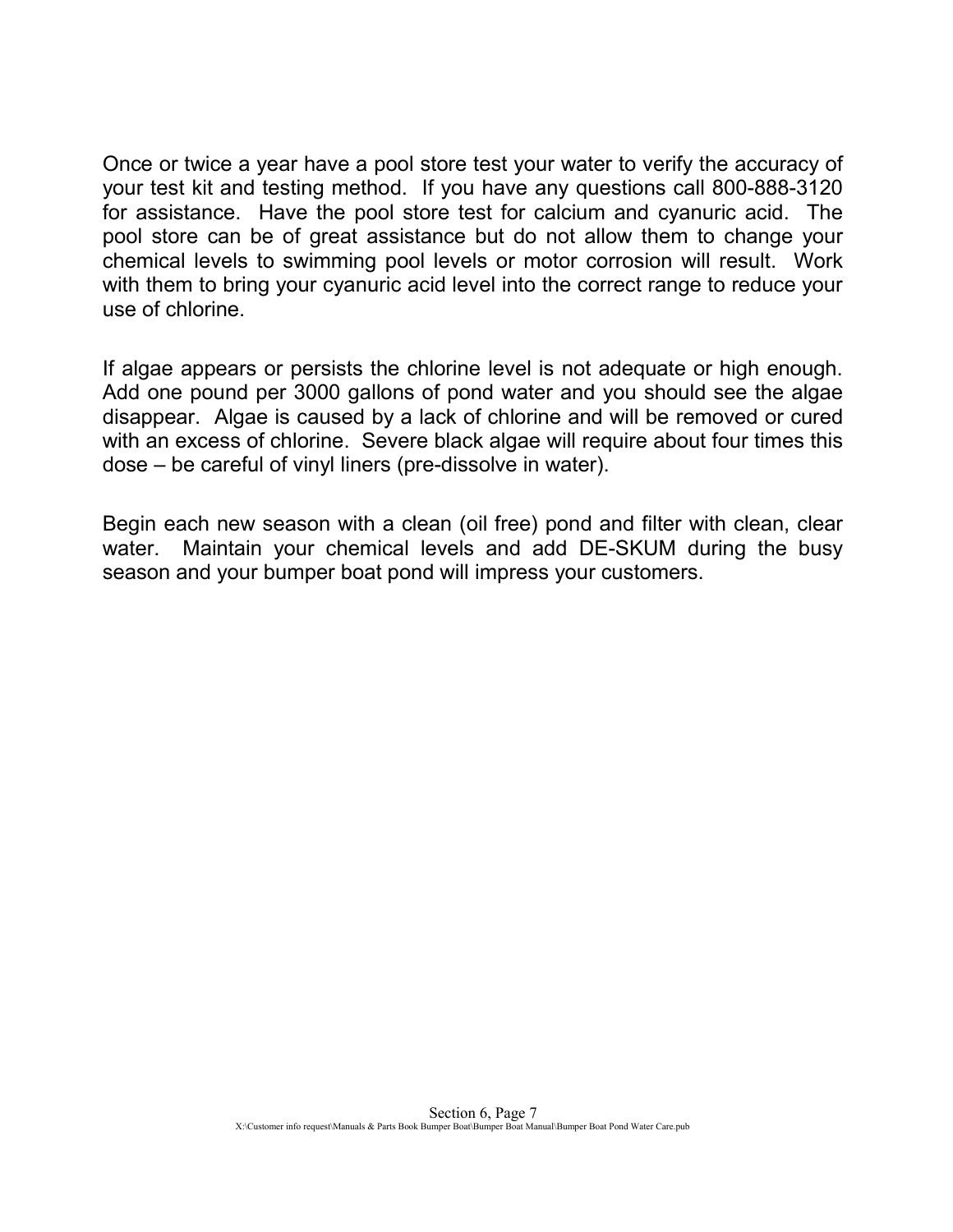.0.J&J Amusements, Inc.

4897 Indian School Rd NE. Suite 150 Salem, OR. 97305 (503)304-8899

# **CONCEPT ONLY**  DOCKRAIL LAYOUT DETAIL

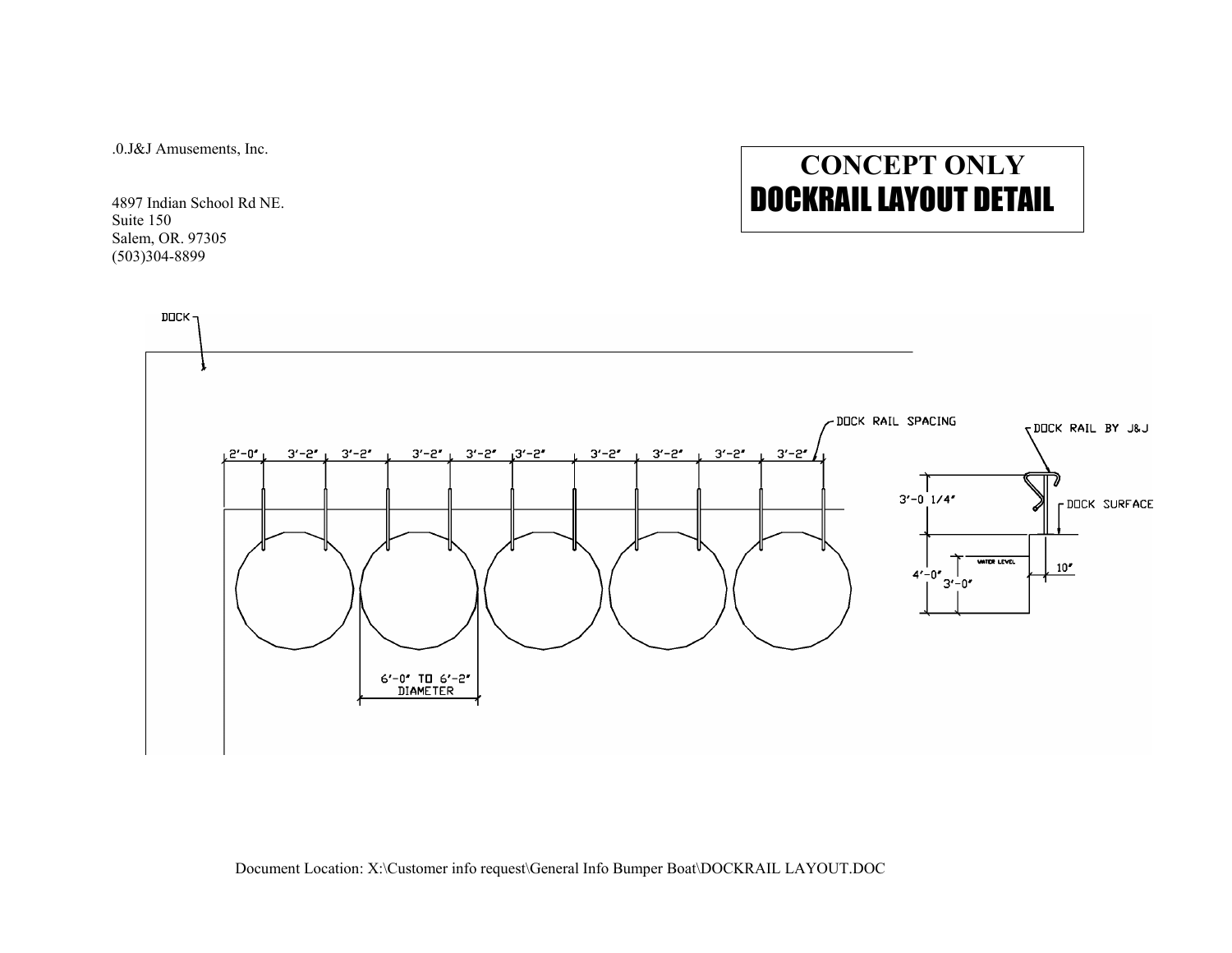

#### **CONCEPT ONLY - ELECTRIC BUMPER BOAT CHARGER LAYOUT**

### **NOTES:**

CHECK LOCAL ELECTRICAL CODES FOR REQUIREMENTS. AMPERE DRAW OF EACH CHARGER - 6.9 AMPS AC. TAIL PIECES AND COUPLERS FOR DOCK RAILS MUST BE INSTALLED WHEN CONCRETE IS POURED.

Section 6, Page 4 X:\Customer info request\General Info Bumper Boat\Electric B.B\EBB Charger Information\ELECTRIC BOAT CHARGER LAYOUT.doc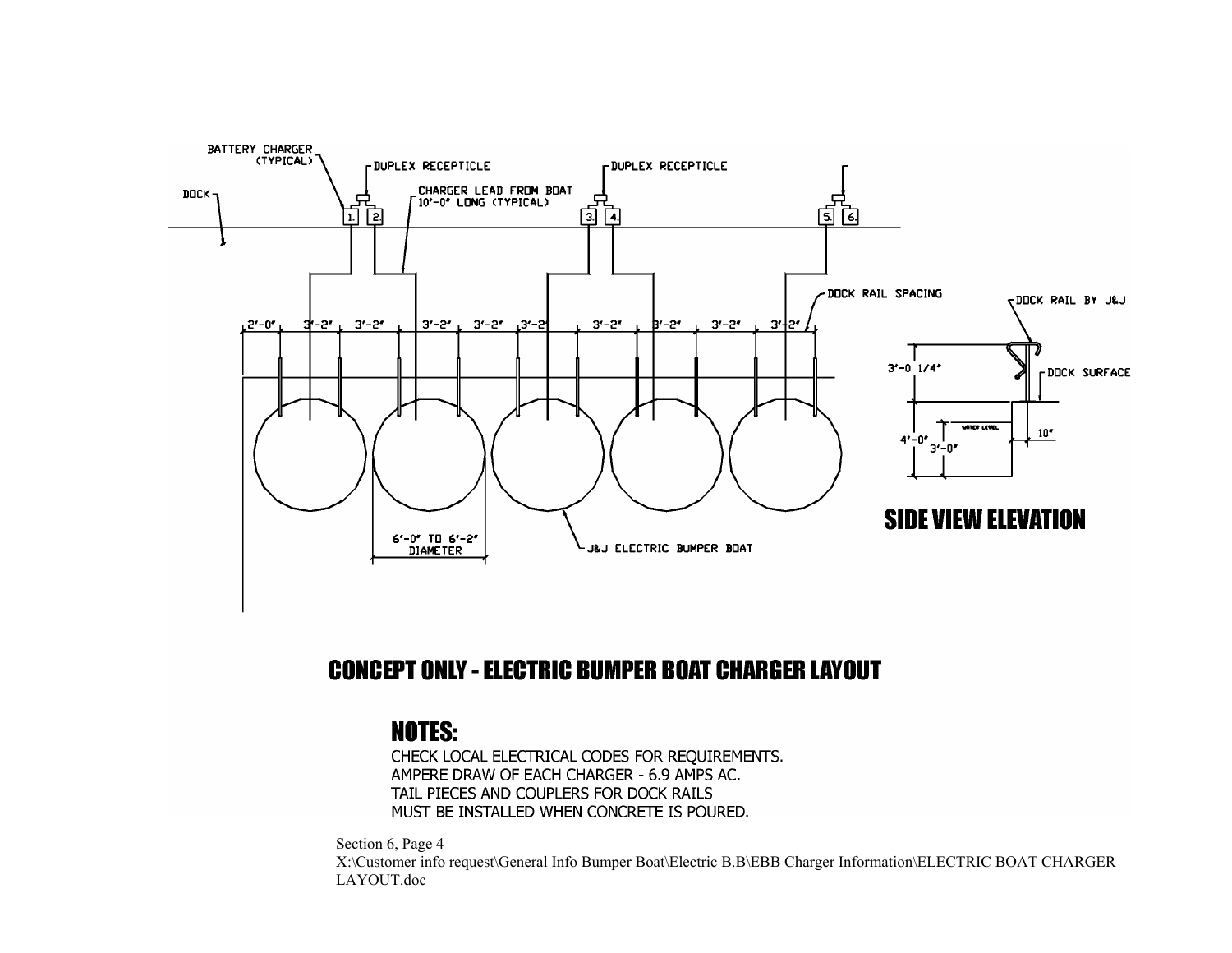## **Concept Only**  CONCRETE DOCK RAIL



#### **NOTE:**

DOCKRAIL COUPLING AND TAIL PIECE SHOULD BE INSTALLED WHEN CONCRETE IS POURED. DOCKRAIL THREADS INTO COUPLING AND CAN BE INSTALLED AFTER CONCRETE HAS SET.

Document Location: X:\Customer info request\General Info Bumper Boat\Concrete Dock Rail.doc